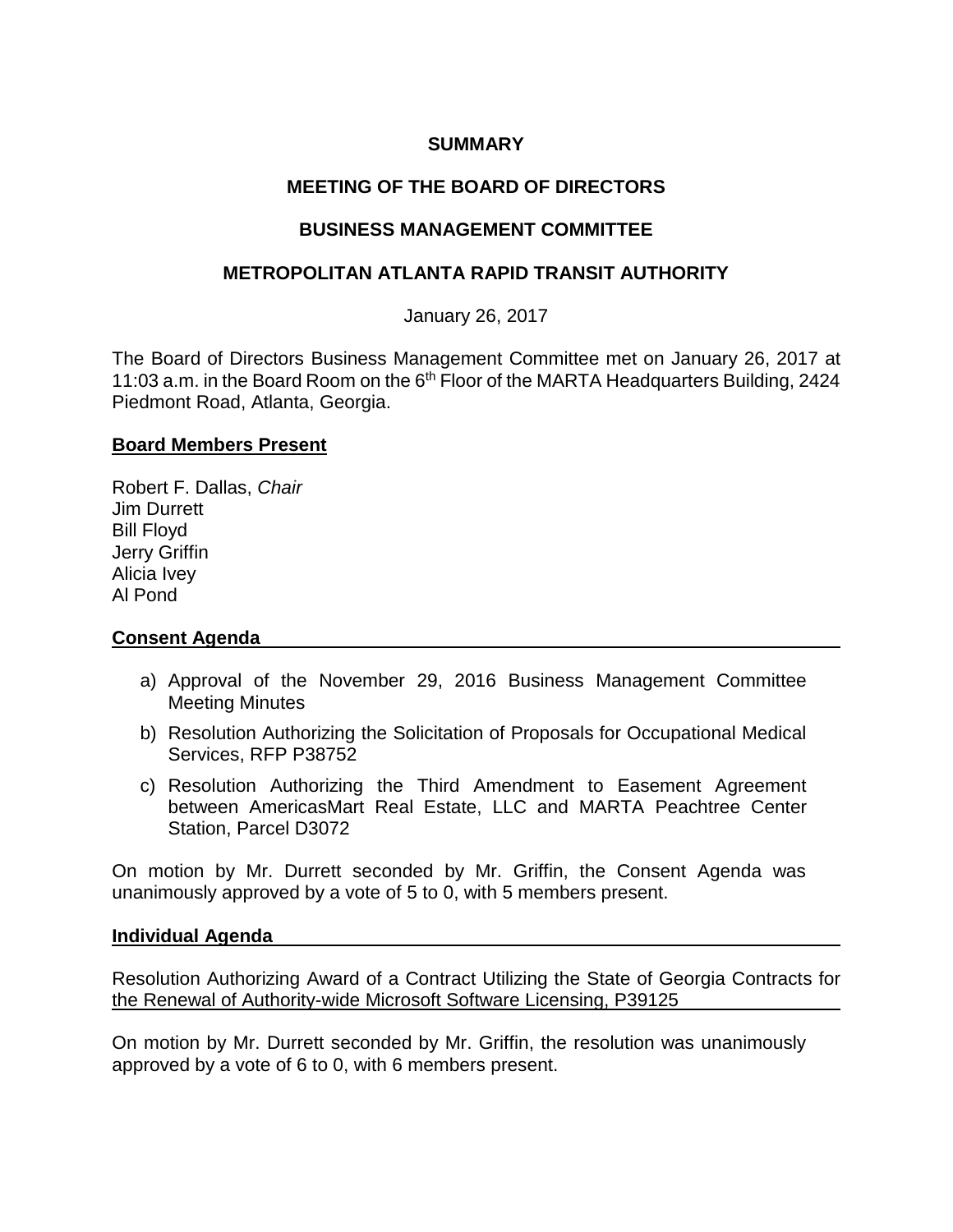## **Business Management Committee – Meeting Summary 1/26/17 Page 2**

Resolution Authorizing the Award of a Contract for Public Address System Upgrade, RFP P37171

On motion by Mr. Durrett seconded by Mr. Pond, the resolution was unanimously approved by a vote of 6 to 0, with 6 members present.

## Resolution Authorizing the Award of P37176 Rail Station Electronic Signage

On motion by Mr. Griffin seconded by Mr. Durrett, the resolution was unanimously approved by a vote of 6 to 0, with 6 members present.

Resolution Authorizing the Award of a Contract for Beverage and Snack Vending, CP B37878

On motion by Mr. Durrett seconded by Mr. Pond, the resolution was unanimously approved by a vote of 6 to 0, with 6 members present.

Briefing – Fiscal Challenges

The Committee was briefed on Fiscal Challenges.

#### Briefing – FY2017 November Budget Variance Analysis and Performance Indicators

The Committee was briefed on FY2017 November Budget Variance Analysis and Performance Indicators.

Briefing – King Memorial Transit Oriented Development

The Committee was briefed on King Memorial Transit Oriented Development.

\*\*\*\*\*\*\*\*

On motion by Mr. Durrett seconded by Mr. Griffin, the Committee unanimously agreed, by a vote of 6 to 0, with 6 members present, to enter Executive Session at 11:49 a.m. to discuss a real estate matter.

On motion by Mr. Durrett seconded Ms. Ivey, the Committee unanimously agreed, by a vote of 6 to 0, with 6 members present, to adjourn Executive Session at 12:10 p.m.

\*\*\*\*\*\*\*\*